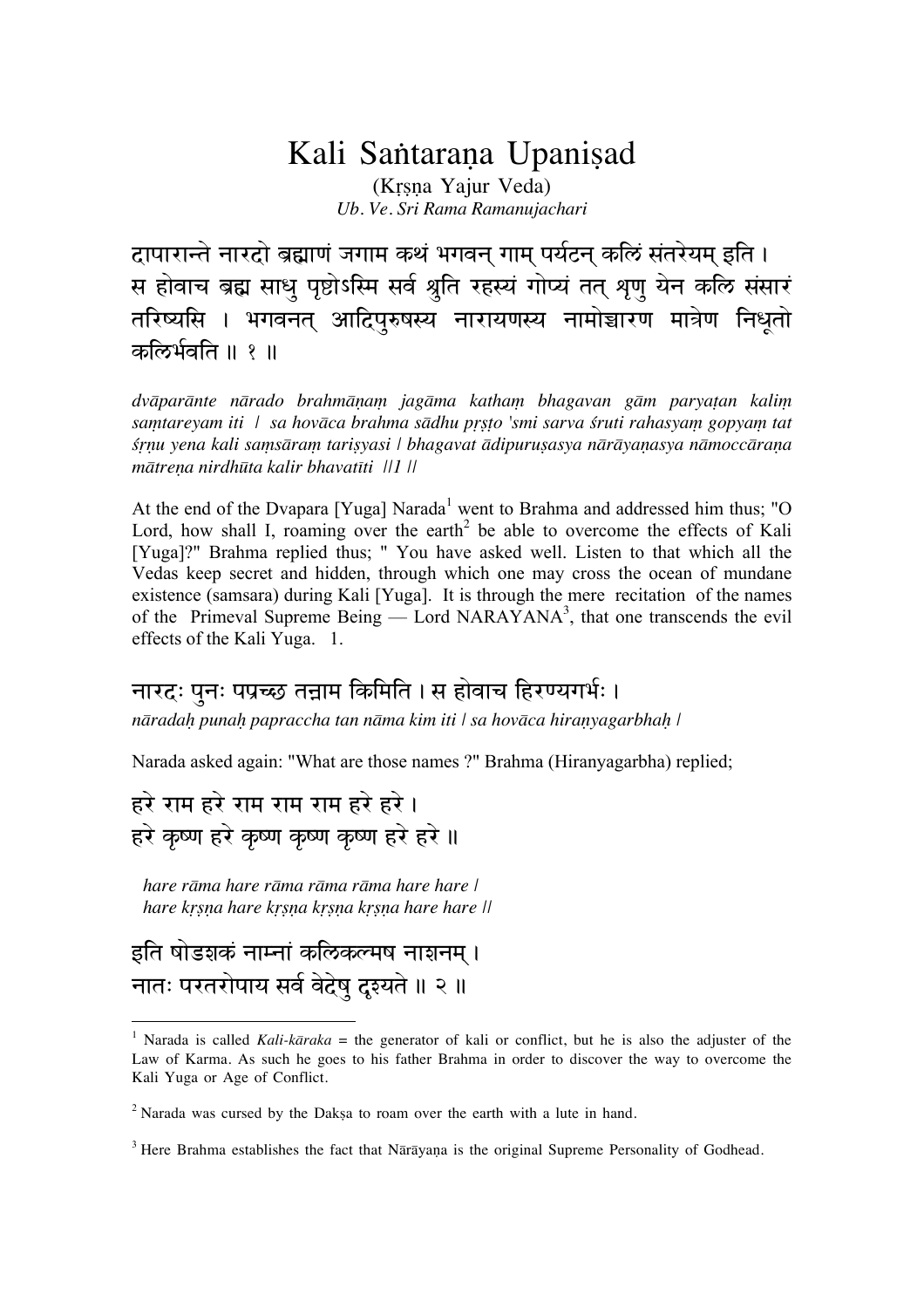iti sodaśakam nāmnām kali-kalmasa nāśanam | nātah paratara-upāya sarva vedesu dršyate || 2 ||

These sixteen names<sup>4</sup> destroy the negative effects of Kali. No better means (upaya) than this is to be had in all the Vedas.

## इति षोडश कलावृतस्य जविस्य आवरण विनाशनम् । ततः प्रकाशते परं ब्रह्म मेघापये रवि रश्मि मण्डलीवेति ॥ २ ॥

iti sodaśa kalāvrtasya jīvasya āvaraņa vināśanam | tatah prakāśate paraṃ brahma meghāpaye ravi raśmi mandalīveti ||

These sixteen names destroy the 16 envelopments<sup>5</sup> ( $kala$ ) in which the jiva is enveloped (*avarana*). Then like the Sun which shines forth once the clouds are dispersed, Parabrahman<sup>6</sup> alone radiates forth. "

पुनर्नारदः पप्रच्छ भगवन्कोऽस्य विधिरिति । तं होवाच नास्य विधिरिति । सर्वदा शुचिरशुचिर्वा पठन् ब्रह्मणः सलोकतां समीपतां सरूपतां सायुज्यमेति । <u>यदास्य षोडशकस्य सार्ध त्रिकोटिर्जपति तदा ब्रह्महत्यां तरति । तरति वीरहतयाम् ।</u> स्वर्णस्तेयात् पुतो भवति । वृषल्रीगमनात् पूतो भवति । सर्व धर्म परित्याग पापात् सद्यः शुचितामाप्नुयात् । सद्यो मुच्यते सद्यो मुच्यते इत्युपनिषत् ॥ ३

punar naradah papraccha bhagavan ko 'sya vidhir iti | tam hovāca nāsya vidhir iti | sarvadā śucir aśucir vā pathan brāhmaņah salokatām samīpatām sarūpatām sāyujyam eti | yadāsya sodaśakasya sārdha trikoțir japati tadā brahma-hatyām tarati | tarati vīrahatyām | svarņasteyāt pūto bhavati | vrsalī-gamanāt pūto bhavati | sarva dharma parityāga pāpāt sadyah śucitām āpnuyāt | sadyo mucyate sadyo mucyate ityupanisad ||  $3$   $||$ 

Again Narada asked; "O Lord what are the regulations<sup>7</sup> (*vidhi*) to be observed?" Brahma replied: "There are no regulations<sup>8</sup>. Whoever in a pure or impure state chants

<sup>&</sup>lt;sup>4</sup> The 16 names are for ridding the jiva of its 16 concealing envelopes referred to in the next verse.

 $5$  The 16 kalas which comprise the subtle body (linga sarīra) according to Sankhya, are discussed in the Prasna Upanisad, they are:-

 $prāņa = life force, *straddha* = faith, *kham* = ether,  $vāyu = air$ , *iyotih* = fire/light,  $\bar{a}pa\bar{h}$  = water,$ prthivi = earth, indrivam = sense organs, manah = mind, annam = the sheath comprised of the food eaten, virvam = vital energy, tapah = meditation/inner heat, mantrah = sonic power, karma = actions and their reactions,  $lok\bar{a}h =$  the realms of existence, and  $n\bar{a}ma =$  individuation.

 $6$  *Parabrahman* here is identified with the *jīva*. As long as the *ātman* or Self is enveloped by the obscuring envelopes it is known as jîva. Once the obscurations are removed it becomes known as parabrahman.